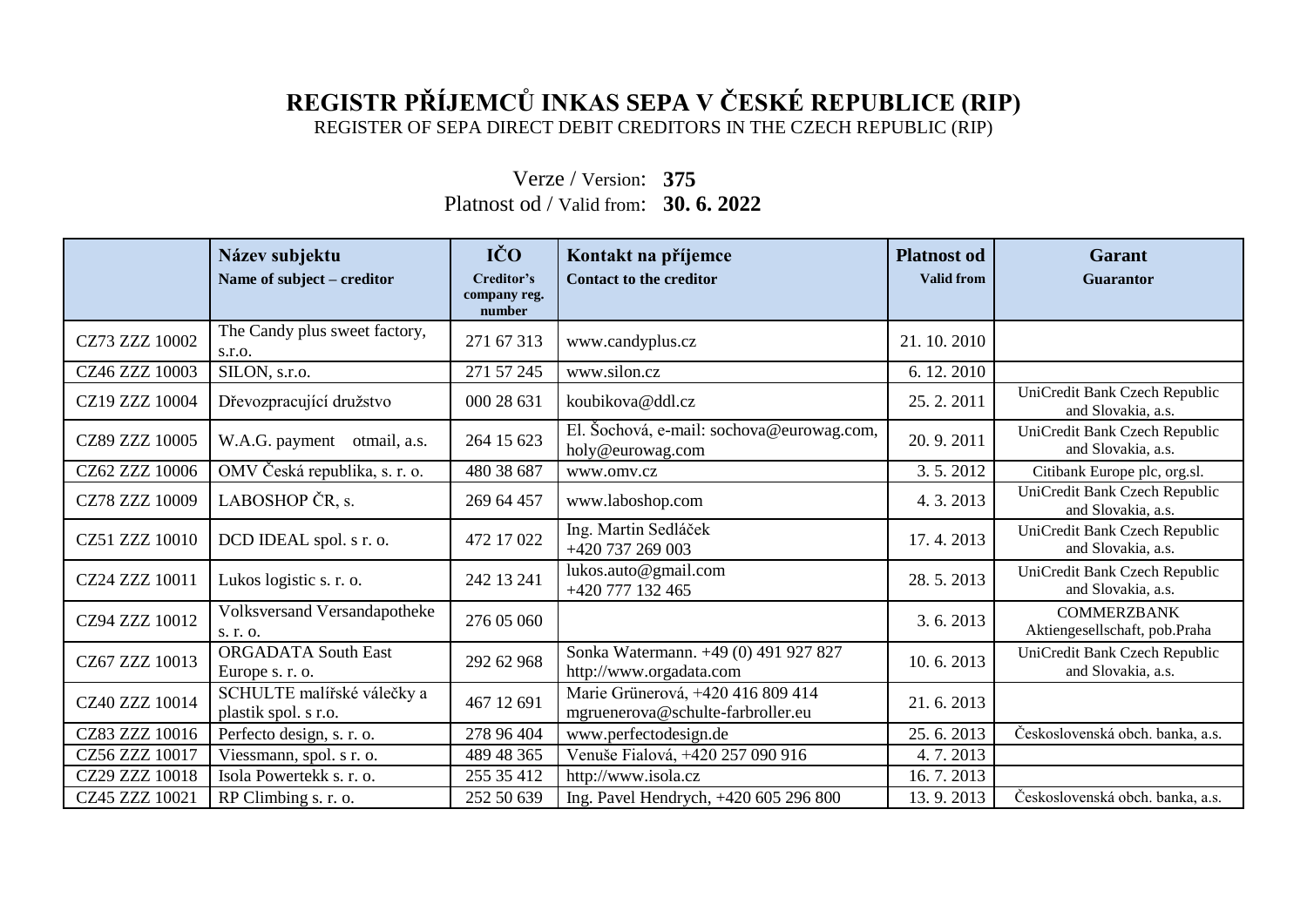|                | Název subjektu<br>Name of subject - creditor | IČO<br>Creditor's<br>company reg. | Kontakt na příjemce<br><b>Contact to the creditor</b>            | <b>Platnost od</b><br><b>Valid from</b> | <b>Garant</b><br>Guarantor                          |
|----------------|----------------------------------------------|-----------------------------------|------------------------------------------------------------------|-----------------------------------------|-----------------------------------------------------|
| CZ18 ZZZ 10022 | Interplast Kunststoffe s. r. o.              | number<br>273 46 234              | Veronika. Vecerkova@DUROtherm.cz<br>+420 725 305 148             | 27.9.2013                               |                                                     |
| CZ61 ZZZ 10024 | STIGMA DISTRIBUTION,<br>s. r. o.             | 252 06 338                        | www.horsefeathers.eu, +420377455925,<br>info@stigma.cz           | 1.11.2013                               | Komerční banka, a.s.                                |
| CZ34 ZZZ 10025 | Fetter + Spiritini s. r. o.                  | $\overline{251}$ 67 120           | irma.novakspurny@yahoo.de                                        | 22.10.2013                              | Československá obch. banka, a.s.                    |
| CZ77 ZZZ 10027 | Šumava správa nemovitostí<br>s. r. o.        | 281 44 546                        | irma.novakspurny@yahoo.de                                        | 22.10.2013                              | Československá obch. banka, a.s.                    |
| CZ50 ZZZ 10028 | Pink Aviation, spol. s r. o.                 | 626 23 001                        | officecz@ask.cz                                                  | 1.11.2013                               | Československá obch. banka, a.s.                    |
| CZ93 ZZZ 10030 | Nordson CS, spol. s r. o.                    | 499 66 995                        | cashmanagement@nordson.com                                       | 12.11.2013                              | UniCredit Bank Czech Republic<br>and Slovakia, a.s. |
| CZ66 ZZZ 10031 | $R + S$ Automotive CZ s.r.o.                 | 648 30 721                        |                                                                  | 14.11.2013                              | Česká spořitelna, a.s.                              |
| CZ39 ZZZ 10032 | Devro s. r. o.                               | 270 61 973                        | tomas.malina@devro.com                                           | 21.11.2013                              | Československá obch. banka, a.s.                    |
| CZ12 ZZZ 10033 | Omega Optix, s.r.o.                          | 645 72 366                        | yvonne.kalch@omega-optix.cz,<br>marketa.stavikova@omega-optix.cz | 26.11.2013                              | Česká spořitelna, a.s.                              |
| CZ82 ZZZ 10034 | DIRECT ALPINE s.r.o.                         | 272 77 364                        | petr.pasta@directalpine.com                                      | 26.11.2013                              | Oberbank AG pobočka ČR                              |
| CZ55 ZZZ 10035 | Mühl Product & Service<br>Rumburk, s.r.o.    | 254 10 512                        | Ing. Petr Merkout, +420 603 540 647<br>p.merkout@muehl.cz        | 1.12.2013                               | MONETA Money Bank, a.s.                             |
| CZ28 ZZZ 10036 | Ministerstvo zahraničních věcí               | 457 69 851                        | Dagmar_Janu@mzv.cz,<br>+43-1-899 58 160, +43-676-84964612        | 2.12.2013                               | Česká národní banka                                 |
| CZ98 ZZZ 10037 | Pozep Vlkanov s.r.o.                         | 248 15 926                        | Stefanie Beer-Huber, 0049 9951 7751                              | 5.12.2013                               |                                                     |
| CZ71 ZZZ 10038 | SAINT GOBAIN ADFORS CZ,<br>s.r.o.            | 000 12 661                        | Treasury.ssc.litomysl@saint-gobain.com                           | 10.12.2013                              | Citibank Europe plc, org.sl.                        |
| CZ44 ZZZ 10039 | GO! Express & Logistics, s.r.o.              | 275 68 962                        | Lenka Bardzáková, faktury@general-<br>overnight.cz, 725 606 579  | 1.1.2014                                | Československá obch. banka, a.s.                    |
| CZ17 ZZZ 10040 | Müller Orthopädie-<br>Schuhtechnik, s.r.o.   | 263 26 477                        | bberanova@moc-plzen.cz                                           | 2.1.2014                                | Raiffeisenbank a.s.                                 |
| CZ87 ZZZ 10041 | GIP Okna a.s.                                | 252 04 441                        | stachova@triumfa.cz, 605 974 348                                 | 15.1.2014                               | Československá obch. banka, a.s.                    |
| CZ60 ZZZ 10042 | EUROSUN a.s.                                 | 471 15 297                        | Petr Hotovec, petr.hotovec@eurosun.cz 321<br>679 404             | 3.2.2014                                | Oberbank AG pobočka ČR                              |
| CZ33 ZZZ 10043 | Klein-ks. K.s.                               | 263 98 818                        | Ingrid.klein@gmx.de                                              | 3.2.2014                                | Raiffeisenbank a.s.                                 |
| CZ76 ZZZ 10045 | WASTWILL, s.r.o.                             | 261 45 821                        | Ingrid.klein@gmx.de                                              | 3.2.2014                                | Raiffeisenbank a.s.                                 |
| CZ22 ZZZ 10047 | KENTAUR Saddlery s.r.o.                      | 292 51 478                        | saddlery@kentaur.cz                                              | 12.2.2014                               | Komerční banka, a.s.                                |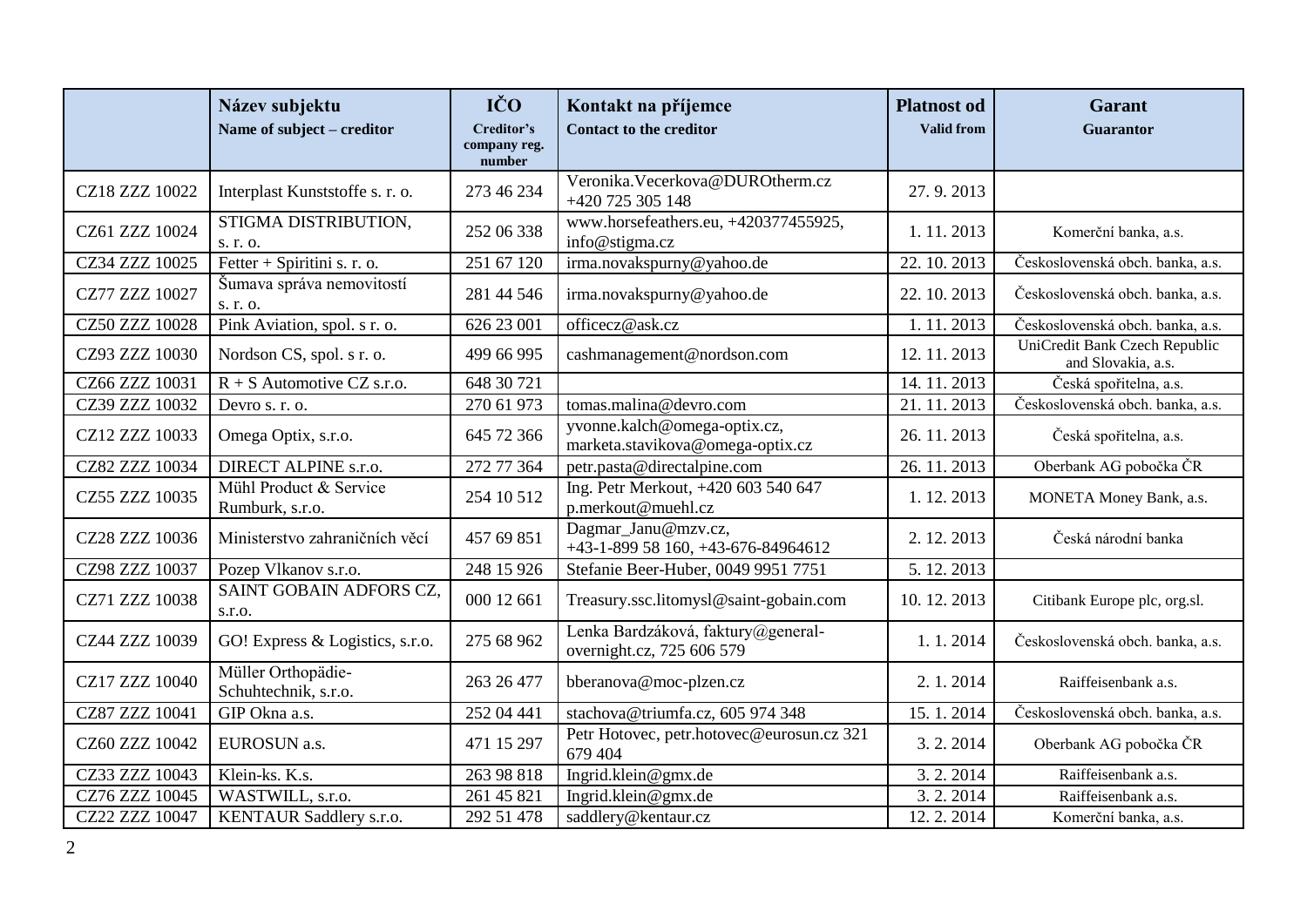|                | Název subjektu<br>Name of subject – creditor | IČO<br>Creditor's<br>company reg.<br>number | Kontakt na příjemce<br><b>Contact to the creditor</b>              | <b>Platnost od</b><br><b>Valid from</b> | <b>Garant</b><br>Guarantor                          |
|----------------|----------------------------------------------|---------------------------------------------|--------------------------------------------------------------------|-----------------------------------------|-----------------------------------------------------|
| CZ65 ZZZ 10049 | WMW, a.s.                                    | 255 44 594                                  | Radek Vavřina, radek.vavrina@wmw.cz,<br>tel. +420 602 517 459      | 20.2.2014                               | Oberbank AG pobočka ČR                              |
| CZ11 ZZZ 10051 | ALBUR, s. r.o.                               | 250 42 629                                  | +420 603 585 960                                                   | 21.2.2014                               | Československá obch. banka, a.s.                    |
| CZ54 ZZZ 10053 | SILO TRANSPORT, a.s.                         | 062 56 082                                  | vaclav.holecek@silotransport.cz                                    | 14.3.2014                               | Československá obch. banka, a.s.                    |
| CZ97 ZZZ 10055 | Austerlitz Golf s.r.o.                       | 494 47 394                                  | Ing. Kateřina Libenská, 775 221 577<br>libenska@hotelausterlitz.cz | 26.3.2014                               | Oberbank AG pobočka ČR                              |
| CZ70 ZZZ 10056 | Jiřina Simonová SF-Software                  | 721 43 631                                  | +420 607 958 801                                                   | 2.4.2014                                | Raiffeisenbank a.s.                                 |
| CZ43 ZZZ 10057 | OTE, a.s.                                    | 264 63 318                                  | www.ote-cr.cz                                                      | 14.4.2014                               | UniCredit Bank Czech Republic<br>and Slovakia, a.s. |
| CZ59 ZZZ 10060 | DEMEX s.r.o.                                 | 271 46 774                                  | www.velkoobchodkvetin.cz                                           | 23.6.2014                               |                                                     |
| CZ48 ZZZ 10064 | TIREX TYRE GROUP a.s.                        | 271 79 346                                  | Ing. Adriana Marcinková, 733 640 545                               | 31.7.2014                               | UniCredit Bank Czech Republic<br>and Slovakia, a.s. |
| CZ21 ZZZ 10065 | Mlékárna Pragolaktos, a.s.                   | 271 33 079                                  |                                                                    | 1.8.2014                                |                                                     |
| CZ91 ZZZ 10066 | AUTO POKORNÝ, s.r.o.                         | 255 12 579                                  | Jarmila Menšíková<br>abriel.mensikova@renaultbrno.cz               | 5.8.2014                                | Oberbank AG pobočka ČR                              |
| CZ64 ZZZ 10067 | Payment Execution s.r.o.                     | 029 25 664                                  | brodsky@payment-execution.com                                      | 3.9.2014                                | Payment Execution s.r.o.                            |
| CZ37 ZZZ 10068 | Schiefer GmbH                                | 282 64 525                                  | Klaus Peter Augustin                                               | 1.10.2014                               | Oberbank AG pobočka ČR                              |
| CZ10 ZZZ 10069 | Schiefer Toi-service GmbH,<br>s.r.o.         | 293 02 633                                  | Klaus Peter Augustin                                               | 1.10.2014                               | Oberbank AG pobočka ČR                              |
| CZ53 ZZZ 10071 | MP Group Logistics Center<br>s.r.o.          | 291 24 255                                  |                                                                    | 6.11.2014                               | UniCredit Bank Czech Republic<br>and Slovakia, a.s. |
| CZ26 ZZZ 10072 | Schümann s.r.o.                              | 271 85 257                                  | Pí Podlipská 606104937<br>Lucie.podlipska@skg-tools.com            | 11.12.2014                              | Československá obch. banka, a.s.                    |
| CZ15 ZZZ 10076 | Mr. Gain s. r. o.                            | 258 80 241                                  | www.mrgain.cz / +420 581616315                                     | 14.1.2015                               | Komerční banka, a.s.                                |
| CZ58 ZZZ 10078 | JEREMIAS CZ s.r.o.                           | 472 85 915                                  | Bc. Ladislav Fojtík<br>tel. +420 476 704 296                       | 23.1.2015                               | Expobank CZ a.s.                                    |
| CZ31 ZZZ 10079 | RIHO CZ, a.s.                                | 607 26 270                                  |                                                                    | 12.2.2015                               | UniCredit Bank Czech Republic<br>and Slovakia, a.s. |
| CZ47 ZZZ 10082 | APEX gaming EUROPE a.s.                      | 472 52 481                                  | Ing. Johannes Weissengruber, jw@apex-<br>gaming.com, +420387000412 | 18.3.2015                               | Raiffeisenbank a.s.                                 |
| CZ20 ZZZ 10083 | APEX pro gaming a.s.                         | 242 01 294                                  | Ing. Johannes Weissengruber, jw@apex-<br>gaming.com, +420387000412 | 18.3.2015                               | Raiffeisenbank a.s.                                 |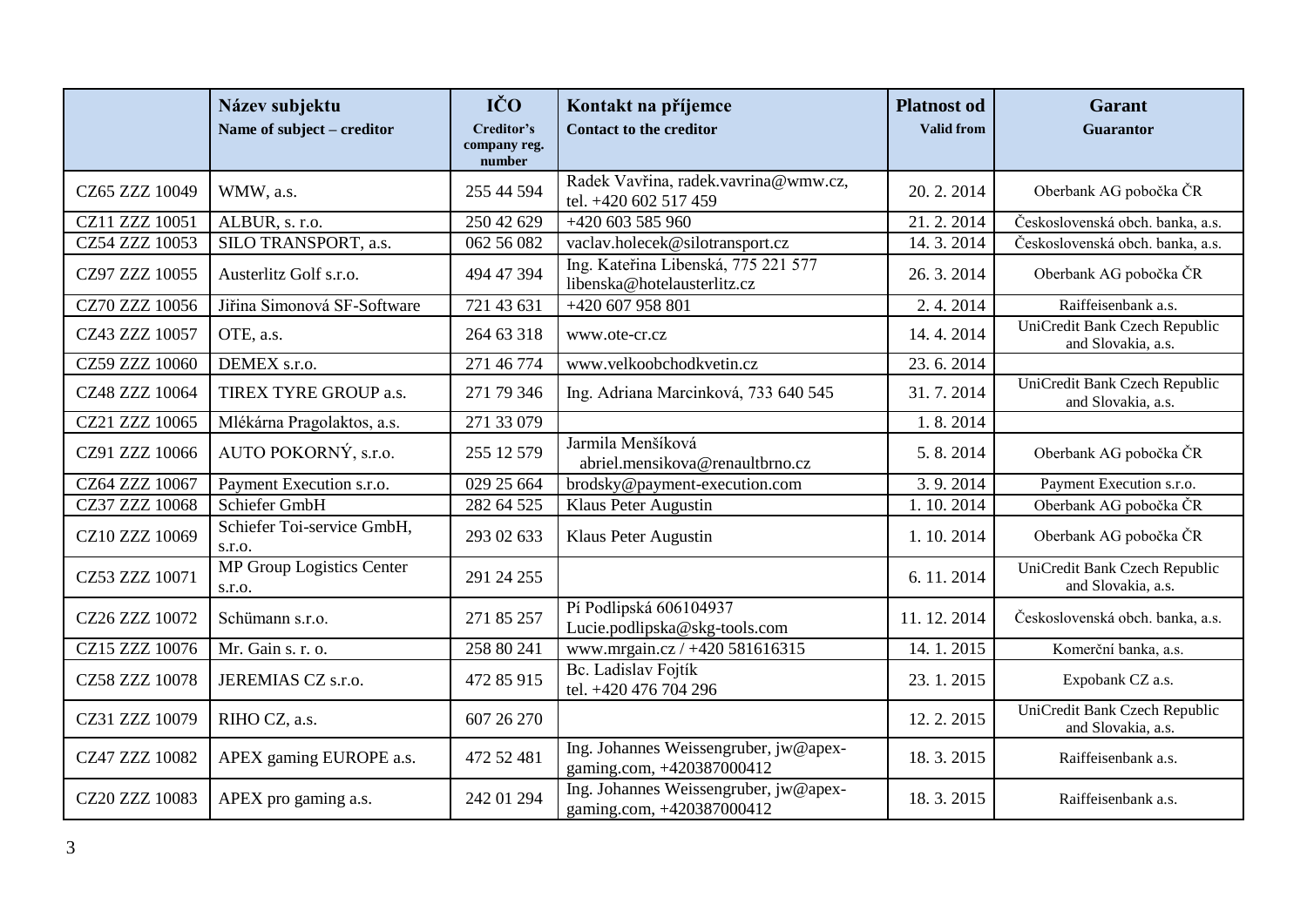|                       | Název subjektu<br>Name of subject – creditor                 | IČO<br>Creditor's<br>company reg.<br>number | Kontakt na příjemce<br><b>Contact to the creditor</b>                 | <b>Platnost od</b><br><b>Valid from</b> | <b>Garant</b><br>Guarantor                          |
|-----------------------|--------------------------------------------------------------|---------------------------------------------|-----------------------------------------------------------------------|-----------------------------------------|-----------------------------------------------------|
| CZ90 ZZZ 10084        | DALZ agro-trading, s.r.o.                                    | 278 14 246                                  | Střední Novosadská 767/4, Olomouc, 779 00,<br>p. Navrátil - 731153801 | 24.3.2015                               | UniCredit Bank Czech Republic<br>and Slovakia, a.s. |
| CZ63 ZZZ 10085        | <b>Richemont Northern Europe</b><br>GmbH, organizační složka | 247 61 435                                  | Wolfgang Stadler, +49 8955984173,<br>wolfgang.stadler@richemont.com   | 2.4.2015                                | Deutsche Bank Aktien.Fil.Prag, org.sl.              |
| CZ36 ZZZ 10086        | WGW s.r.o.                                                   | 254 59 481                                  | +420 608 555 104                                                      | 13.4.2015                               | Volksbank Löbau-Zittau eG                           |
| CZ79 ZZZ 10088        | To & Mi Vdf. Spol. s r.o.                                    | 445 67 677                                  | +420 724 010 696                                                      | 13.4.2015                               | Volksbank Löbau-Zittau eG                           |
| CZ52 ZZZ 10089        | TEGO OIL a.s.                                                | 263 26 400                                  | +420 603 273 057                                                      | 13.4.2015                               | Volksbank Löbau-Zittau eG                           |
| CZ25 ZZZ 10090        | Josef Šusta                                                  | 127 59 082                                  | $\overline{+420}$ 602 450 266                                         | 13.4.2015                               | Volksbank Löbau-Zittau eG                           |
| CZ95 ZZZ 10091        | PASOIL s.r.o.                                                | 640 51 862                                  | +420 602 143 891                                                      | 13.4.2015                               | Volksbank Löbau-Zittau eG                           |
| CZ68 ZZZ 10092        | Petr Houdek, s.r.o.                                          | 273 60 211                                  | +420 602 463 017                                                      | 13.4.2015                               | Volksbank Löbau-Zittau eG                           |
| CZ41 ZZZ 10093        | MWD s.r.o.                                                   | 602 81 740                                  | +420 604 200 323                                                      | 13.4.2015                               | Volksbank Löbau-Zittau eG                           |
| CZ14 ZZZ 10094        | Mezinárodní centrum duchovní<br>obnovy                       | 736 35 057                                  | +420 482 360 211                                                      | 13.4.2015                               | Volksbank Löbau-Zittau eG                           |
| CZ84 ZZZ 10095        | JT Invest Group s.r.o.                                       | 242 07 365                                  | $+420$ 604 983 136                                                    | 13.4.2015                               | Volksbank Löbau-Zittau eG                           |
| CZ57 ZZZ 10096        | Jiří Houdek                                                  | 712 04 253                                  | +420 602 243 593                                                      | 13.4.2015                               | Volksbank Löbau-Zittau eG                           |
| CZ30 ZZZ 10097        | INGTOURS cestovní kancelář<br>spol. s r.o.                   | 642 55 794                                  | +420 602 428 969                                                      | 13.4.2015                               | Volksbank Löbau-Zittau eG                           |
| CZ73 ZZZ 10099        | G7, a.s.                                                     | 631 45 880                                  | +420 476 768 203                                                      | 13.4.2015                               | Volksbank Löbau-Zittau eG                           |
| CZ46 ZZZ 10100        | Šmíd Jindřich Pharm.                                         | 482 61 548                                  | +420 602 119 177                                                      | 13.4.2015                               | Volksbank Löbau-Zittau eG                           |
| CZ19 ZZZ 10101        | ComexOil s.r.o.                                              | 016 53 601                                  | +420 777 559 044                                                      | 13.4.2015                               | Volksbank Löbau-Zittau eG                           |
| CZ89 ZZZ 10102        | Bellus s.r.o.                                                | 475 42 942                                  | +420 777 191 412                                                      | 13.4.2015                               | Volksbank Löbau-Zittau eG                           |
| CZ62 ZZZ 10103        | 7 Station s.r.o.                                             | 242 18 995                                  | +420 733 628 321                                                      | 13.4.2015                               | Volksbank Löbau-Zittau eG                           |
| CZ35 ZZZ 10104        | NL-Leasing s.r.o.                                            | 251 91 241                                  | www.nl-leasing.cz                                                     | 22.4.2015                               | UniCredit Bank Czech Republic<br>and Slovakia, a.s. |
| CZ78 ZZZ 10106        | ISOTRA a.s.                                                  | 476 79 191                                  | www.isotra.cz, blachutova@isotra.cz                                   | 27.4.2015                               | UniCredit Bank Czech Republic<br>and Slovakia, a.s. |
| <b>CZ24 ZZZ 10108</b> | EMKO-POTRAVINY, s.r.o.                                       | 640 50 033                                  | Zdenek Moravec, tel. 603 505 557                                      | 5.5.2015                                | Volksbank Löbau-Zittau eG                           |
| CZ94 ZZZ 10109        | Veletrhy Brno, a.s.                                          | 255 82 518                                  | www.bvv.cz, mruzicka@bvv.cz                                           | 18.5.2015                               | Československá obch. banka, a.s.                    |
| CZ67 ZZZ 10110        | H+H výroba a obchod spol.<br>$S$ r.o.                        | 190 15 917                                  | www.todus.cz, 553613423                                               | 19.5.2015                               | Komerční banka, a.s.                                |
| CZ13 ZZZ 10112        | Lékárna Petrovice s.r.o.                                     | 272 88 790                                  | p. Zeithammerová, tel. 777 665 558                                    | 29.5.2015                               | Československá obch. banka, a.s.                    |
| CZ40 ZZZ 10111        | JUTA a.s.                                                    | 455 34 187                                  | www.juta.cz/cermakova@juta.cz/499314279                               | 1.6.2015                                | Komerční banka, a.s.                                |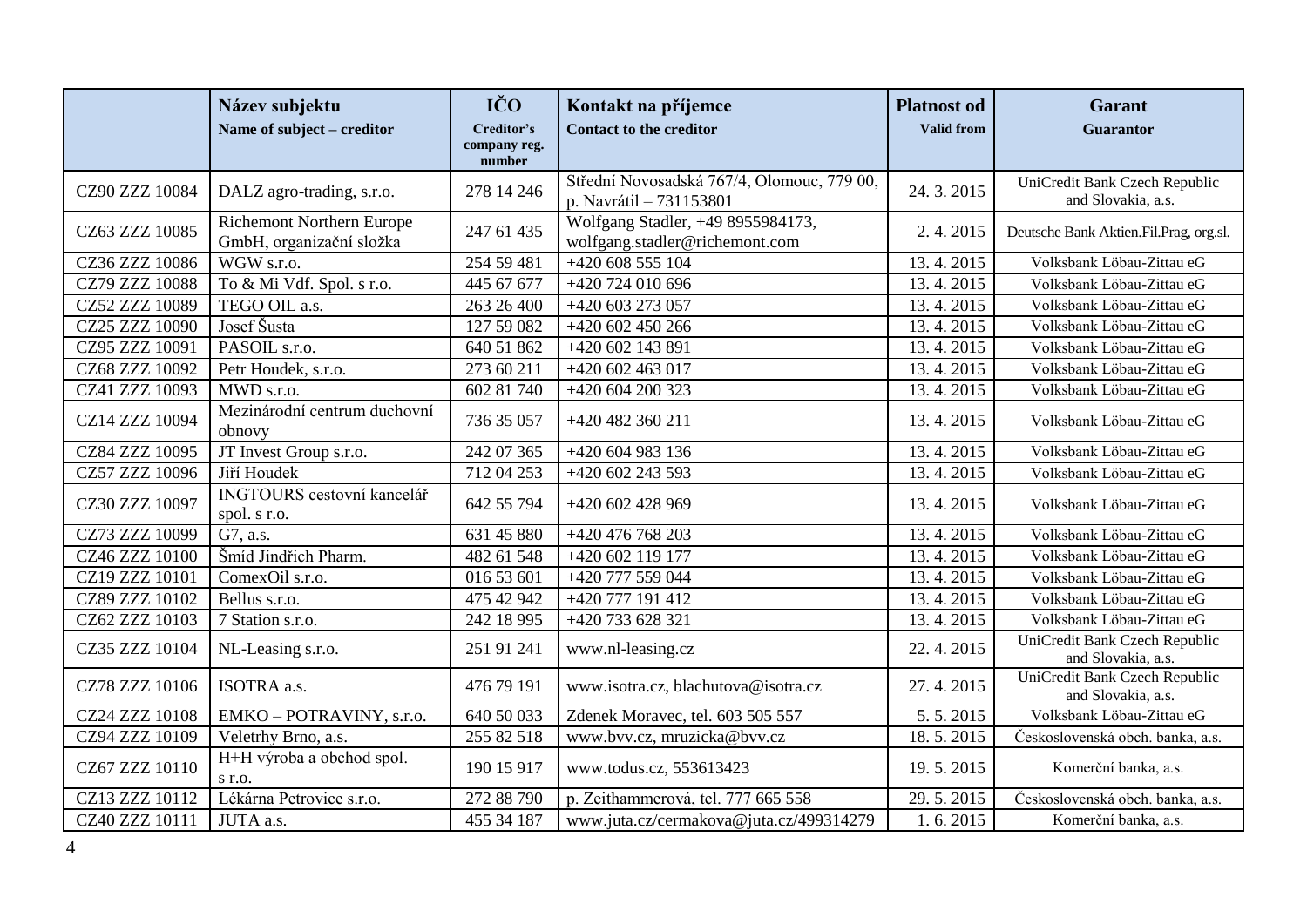|                | Název subjektu<br>Name of subject – creditor | IČO<br>Creditor's<br>company reg.<br>number | Kontakt na příjemce<br><b>Contact to the creditor</b>           | <b>Platnost</b> od<br><b>Valid from</b> | <b>Garant</b><br><b>Guarantor</b>                   |
|----------------|----------------------------------------------|---------------------------------------------|-----------------------------------------------------------------|-----------------------------------------|-----------------------------------------------------|
| CZ83 ZZZ 10113 | OLYMPIA Hotel, s.r.o.                        | 263 42 758                                  | recepce@olympiahotel.eu,<br>j.gillarova@olympiahotel.eu         | 8.6.2015                                | Volksbank Raiff.Nordoberpfalz eG<br>pob.Cheb        |
| CZ56 ZZZ 10114 | Paradise Casino Admiral, a.s.                | 253 36 991                                  | www.casinoadmiral.cz                                            | 8.6.2015                                | UniCredit Bank Czech Republic<br>and Slovakia, a.s. |
| CZ29 ZZZ 10115 | WDT Pharma s.r.o.                            | 227 97 246                                  | Dominig Roming, info@tierarzt24.de,<br>492683962280             | 11.6.2015                               | Komerční banka, a.s.                                |
| CZ72 ZZZ 10117 | MORAVIA Consulting, spol.<br>$S$ r.o.        | 499 67 550                                  | ivona.hueblova@moravia-consulting.com/<br>602 790 476           | 17.6.2015                               | Komerční banka, a.s.                                |
| CZ45 ZZZ 10118 | Lázeňský hotel PYRAMIDA,<br>a.s.             | 182 33 112                                  | director@hotelpyramida.com, 602 109 175                         | 29.6.2015                               | Československá obch. banka, a.s.                    |
| CZ61 ZZZ 10121 | Citibank Europe plc,<br>organizační složka   | 281 98 131                                  | www.citibank.cz                                                 | 12.8.2015                               | Citibank Europe plc, org.sl.                        |
| CZ34 ZZZ 10122 | <b>A3 EUROPE SE</b>                          | 017 34 539                                  | Veronika Kriz, kriz@a3sport.de,<br>+420 725 595 818             | 26.8.2015                               | Česká spořitelna, a.s.                              |
| CZ77 ZZZ 10124 | innogy Energie, s.r.o.                       | 499 03 209                                  | www.innogy.cz, FinanceCZ@innogy.cz                              | 10.9.2015                               | Komerční banka, a.s.                                |
| CZ50 ZZZ 10125 | AmiNet s.r.o.                                | 607 08 221                                  | +420 603 857 226                                                | 18.9.2015                               | Volksbank Löbau-Zittau eG                           |
| CZ93 ZZZ 10127 | EMEL energy a.s.                             | 282 85 522                                  | Ľudovít Hamaš, č.p. 242, 687 37 Polešovice,<br>+421 905 407 073 | 26.11.2015                              | Česká spořitelna, a.s.                              |
| CZ66 ZZZ 10128 | Building Plastics ČR, s.r.o.                 | 634 91 796                                  | Velká Bíteš, Košíkov 76, PSČ 595 01                             | 1.12.2015                               | ING Bank N.V.                                       |
| CZ39 ZZZ 10129 | Alza.cz a.s.                                 | 270 82 440                                  | Josef Jelínek, +420 225 340 633,<br>abri.jelinek@alza.cz        | 2. 12. 2015                             | Raiffeisenbank a.s.                                 |
| CZ82 ZZZ 10131 | ČSOB Factoring, a.s.                         | 457 94 278                                  | E. Marečková, +420 267 184 870,<br>mareckova@csobfactoring.cz   | 1.1.2016                                | Československá obch. banka, a.s.                    |
| CZ28 ZZZ 10133 | KS-Europe s.r.o.                             | 639 90 474                                  | Ing. Jan Dvořák, +420 377 862 112                               | 8.1.2016                                | <b>COMMERZBANK</b><br>Aktiengesellschaft, pob.Praha |
| CZ98 ZZZ 10134 | Metzler International s.r.o.                 | 626 21 017                                  | mailbox@metzlerinternational.cz,<br>+420 379 433 911            | 15.1.2016                               | Československá obch. banka, a.s.                    |
| CZ71 ZZZ 10135 | Zeitgeist Health SE                          | 037 40 544                                  | David Dostál, +420 721 055 165                                  | 21.1.2016                               | Česká spořitelna, a.s.                              |
| CZ44 ZZZ 10136 | ADA International s.r.o.                     | 498 13 986                                  | zdenek.sedlak@pacificdirect.net,<br>+420 466 251 020            | 1.2.2016                                | Komerční banka, a.s.                                |
| CZ60 ZZZ 10139 | Vaše Harmonie, o.p.s.                        | 227 94 581                                  | +420 777 665 558, info@zplus.cz                                 | 1.3.2016                                | MONETA Money Bank, a.s.                             |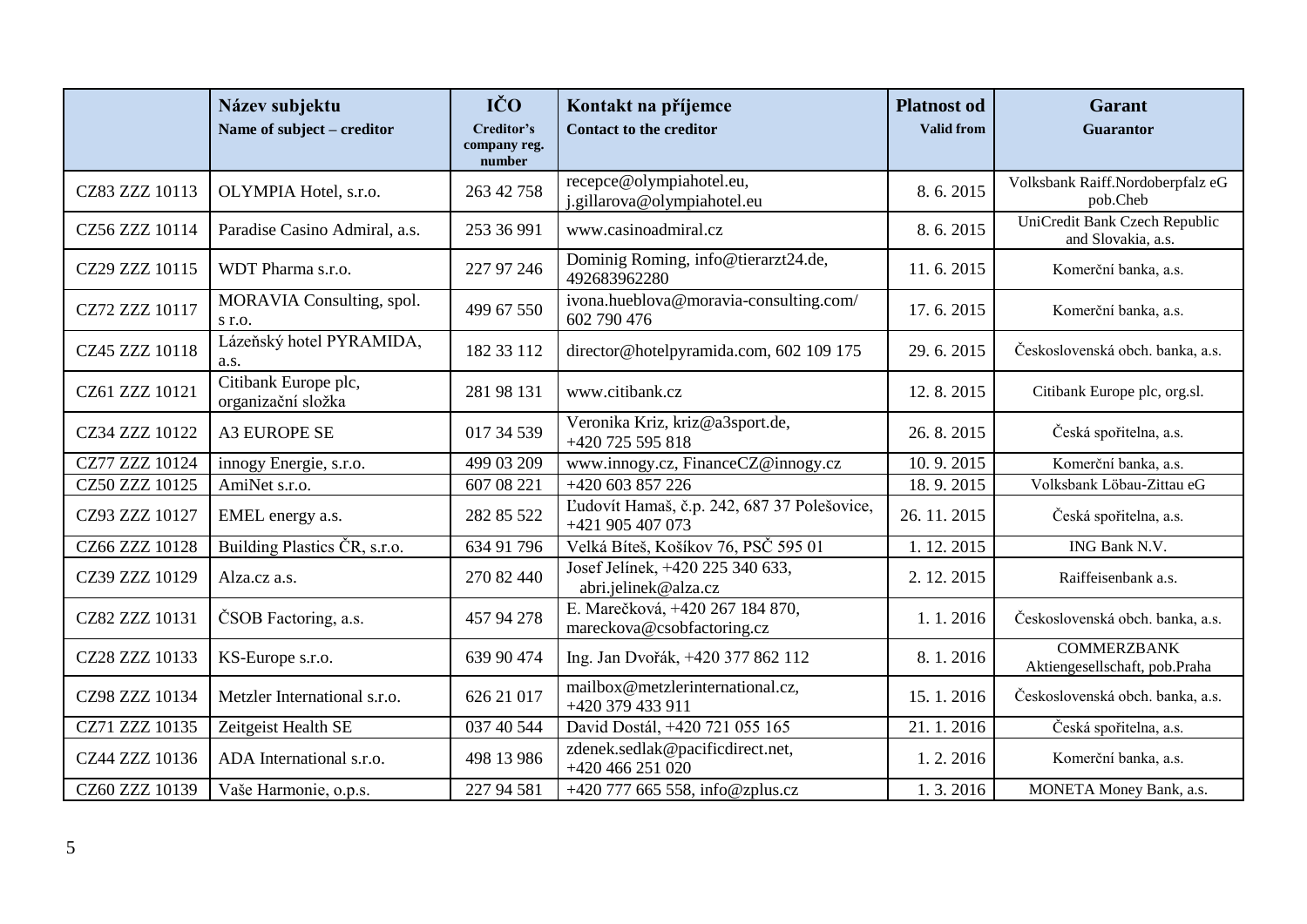|                | Název subjektu<br>Name of subject – creditor | IČO<br>Creditor's<br>company reg.<br>number | Kontakt na příjemce<br><b>Contact to the creditor</b>                                                       | <b>Platnost od</b><br><b>Valid from</b> | <b>Garant</b><br><b>Guarantor</b>                   |
|----------------|----------------------------------------------|---------------------------------------------|-------------------------------------------------------------------------------------------------------------|-----------------------------------------|-----------------------------------------------------|
| CZ76 ZZZ 10142 | Auto Kelly a.s.                              | 247 87 426                                  | www.autokelly.cz                                                                                            | 10.3.2016                               | UniCredit Bank Czech Republic<br>and Slovakia, a.s. |
| CZ49 ZZZ 10143 | HART sp. z o.o., organizační<br>složka       | 278 54 264                                  | Malgorzata Kazkiewicz -<br>m.kazkiewicz@hartphp.com.pl                                                      | 15.3.2016                               | <b>COMMERZBANK</b><br>Aktiengesellschaft, pob.Praha |
| CZ22 ZZZ 10144 | REVLAN s.r.o.                                | 253 65 681                                  | www.revlan.cz /+420 602 514 581                                                                             | 23.3.2016                               | Komerční banka, a.s.                                |
| CZ65 ZZZ 10146 | HAVI Logistics s.r.o.                        | 452 70 139                                  | Vladislav Gruca, +421 33 3214 276,<br>vladislav.gruca@havilog.com                                           | 10.5.2016                               | UniCredit Bank Czech Republic<br>and Slovakia, a.s. |
| CZ38 ZZZ 10147 | TOKOZ a.s.                                   | 256 70 042                                  | www.tokoz.cz, +420 566 802 111                                                                              | 12.5.2016                               | Komerční banka, a.s.                                |
| CZ11 ZZZ 10148 | GRENA, a.s.                                  | 466 78 832                                  | Ing. Helena Klečacká, +420 381 549 120                                                                      | 12.5.2016                               | Oberbank AG pobočka ČR                              |
| CZ97 ZZZ 10152 | JOKEY PRAHA CZ, s.r.o.                       | 489 53 997                                  | anna.fridrichova@jokey.com                                                                                  | 14.6.2016                               | Deutsche Bank Aktien.Fil.Prag, org.sl.              |
| CZ16 ZZZ 10155 | TEP Praha s.r.o.                             | 264 38 097                                  | 606 024 309                                                                                                 | 20.6.2016                               | UniCredit Bank Czech Republic<br>and Slovakia, a.s. |
| CZ86 ZZZ 10156 | SpofaDental a.s.                             | 639 99 447                                  | abriela.vanickova@kavokerrgroup.com,<br>+420 493 583 541,<br>sara.merayo@kerrdental.com,<br>+31 33 453 6167 | 24.6.2016                               | Deutsche Bank Aktien.Fil.Prag, org.sl.              |
| CZ75 ZZZ 10160 | LEO Express a.s.                             | 290 16 002                                  | Robin Švaříček, +420 728 152 823                                                                            | 1.7.2016                                | Raiffeisenbank a.s.                                 |
| CZ48 ZZZ 10161 | ESOTANK.CZ                                   | 032 12 661                                  | 724649600 / luciestekla@seznam.cz                                                                           | 1.7.2016                                | Komerční banka, a.s.                                |
| CZ10 ZZZ 10166 | <b>GRISHKO DANCE s.r.o.</b>                  | 274 38 597                                  | grishko@grishko.cz / www.grishko.cz /<br>605286566                                                          | 19.7.2016                               | Komerční banka, a.s.                                |
| CZ96 ZZZ 10170 | DoorHan s.r.o.                               | 273 52 820                                  | natsoka@doorhan.com,<br>makiselev@doorhan.com / www.doorhan.cz                                              | 1.9.2016                                | Komerční banka, a.s.                                |
| CZ90 ZZZ 10181 | Fischer Trade s.r.o.                         | 247 07 431                                  | Jeseniova 1151/55 130 00 Žižkov                                                                             | 5.10.2016                               | Česká spořitelna, a.s.                              |
| CZ79 ZZZ 10185 | E.ON Energie, a.s.                           | 260 78 201                                  | www.eon.cz                                                                                                  | 13.10.2016                              | Deutsche Bank Aktien.Fil.Prag, org.sl.              |
| CZ25 ZZZ 10187 | VP trend s.r.o.                              | 251 13 887                                  |                                                                                                             | 21.10.2016                              | UniCredit Bank Czech Republic<br>and Slovakia, a.s. |
| CZ95 ZZZ 10188 | DPS Distribution s.r.o.                      | 029 28 370                                  | d.plesnik@dpsdistribution.com / 776769239                                                                   | 25.10.2016                              | Komerční banka, a.s.                                |
| CZ41 ZZZ 10190 | <b>TTG SE</b>                                | 054 79 827                                  | a.marcinkova@tirextyre.cz/<br>www.tirextyre.cz / 733640545                                                  | 2.11.2016                               | Komerční banka, a.s.                                |
| CZ84 ZZZ 10192 | BENTEL Transport, s.r.o.                     | 269 33 152                                  | hanzlik@bentel-transport.cz / www.bentel-<br>transport.cz / 731495562                                       | 4.11.2016                               | Komerční banka, a.s.                                |
| CZ89 ZZZ 10199 | DIGNITY, s.r.o.                              | 285 17 342                                  | kamil.koupy@tiscalimedia.cz                                                                                 | 28.11.2016                              | Česká spořitelna, a.s.                              |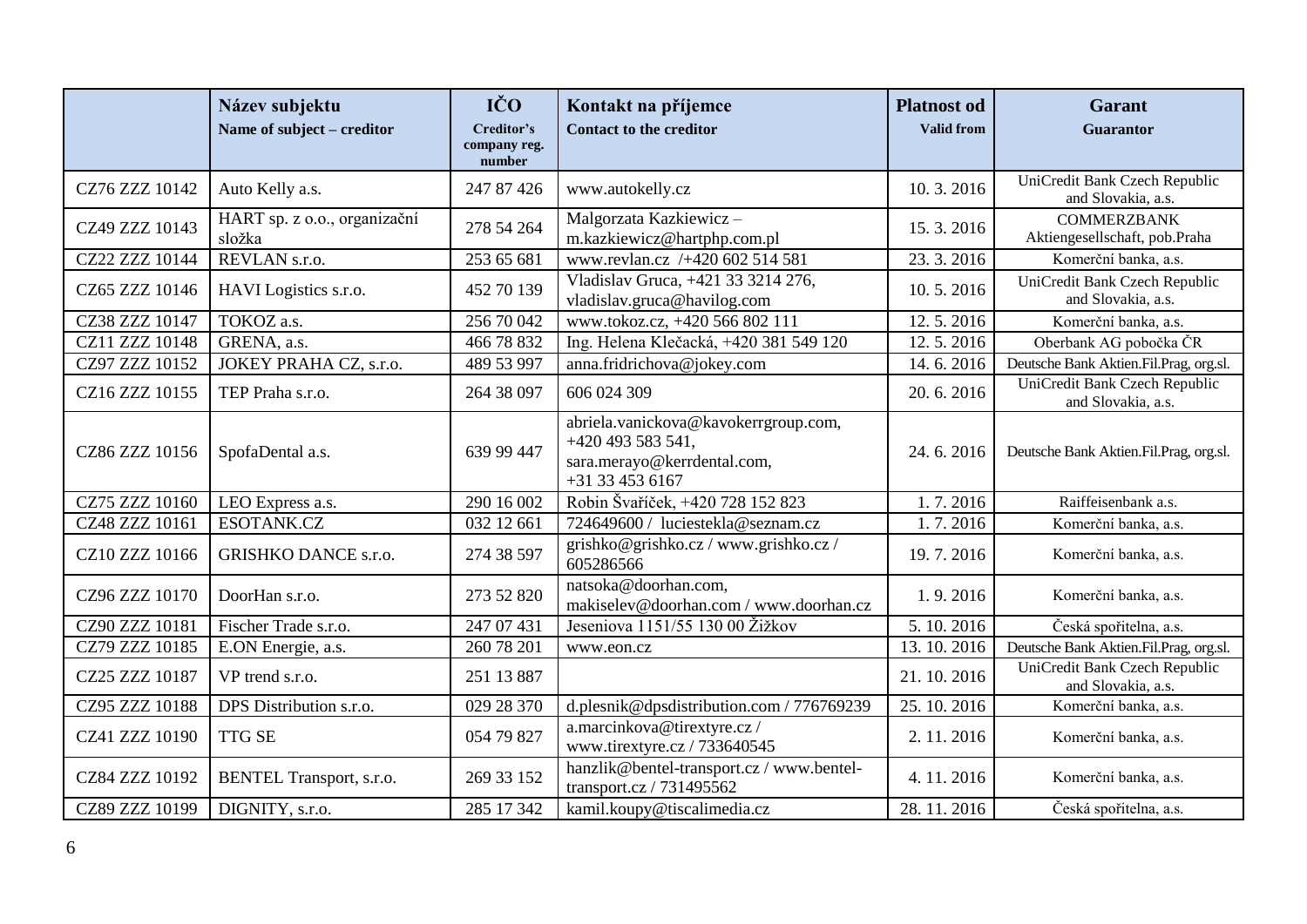|                | Název subjektu<br>Name of subject – creditor | IČO<br>Creditor's<br>company reg.<br>number | Kontakt na příjemce<br><b>Contact to the creditor</b>               | <b>Platnost</b> od<br><b>Valid from</b> | <b>Garant</b><br>Guarantor                          |
|----------------|----------------------------------------------|---------------------------------------------|---------------------------------------------------------------------|-----------------------------------------|-----------------------------------------------------|
| CZ35 ZZZ 10201 | PRIMOSSA Czech Republic<br>S.T.O.            | 272 37 028                                  | studnickaz@primossacr.cz, +420773756902,<br>Ing. Zdeněk Studnička   | 12, 12, 2016                            | Raiffeisenbank a.s.                                 |
| CZ94 ZZZ 10206 | Mystery Energy s.r.o.                        | 018 24 015                                  | +420 702 117 878, email: vyvozil@email.cz                           | 1.1.2017                                | Československá obch. banka, a.s.                    |
| CZ40 ZZZ 10208 | SAP Services s.r.o.                          | 261 94 333                                  |                                                                     | 13.1.2017                               | Deutsche Bank Aktien.Fil.Prag, org.sl.              |
| CZ13 ZZZ 10209 | SAP ČR, spol. s r.o.                         | 497 13 361                                  |                                                                     | 13.1.2017                               | Deutsche Bank Aktien.Fil.Prag, org.sl.              |
| CZ83 ZZZ 10210 | Ariba Czech s.r.o.                           | 270 97 218                                  |                                                                     | 13.1.2017                               | Deutsche Bank Aktien.Fil.Prag, org.sl.              |
| CZ29 ZZZ 10212 | Megamoto s.r.o.                              | 279 48 820                                  | radek.riha@megalevnepneu.cz,<br>+420724205282, Radek Říha           | 20.1.2017                               | Česká spořitelna, a.s.                              |
| CZ72 ZZZ 10214 | BIKERS CROWN, s.r.o.                         | 259 88 140                                  | Hana Matějů, e-mail:<br>hanam@bikerscrown.cz, tel.: 732 518 270     | 19.1.2017                               | Oberbank AG pobočka ČR                              |
| CZ34 ZZZ 10219 | W.A.G. Issuing Services, a.s.                | 050 21 910                                  | Petra Fojtíková, email:<br>fojtikova@eurowag.com                    | 1.2.2017                                | Citibank Europe plc, org.sl.                        |
| CZ93 ZZZ 10224 | SLOVPOS CZ a.s.                              | 276 05 141                                  | hacek@efekta.sk, +420 773695624,<br>František Hacek                 | 7.4.2017                                | Raiffeisenbank a.s.                                 |
| CZ12 ZZZ 10227 | Ridiculum s.r.o.                             | 057 31 038                                  | toth@krankas.sk,+421 907568183, Marián<br>Toth                      | 24.4.2017                               | Raiffeisenbank a.s.                                 |
| CZ28 ZZZ 10230 | $E D & F$ Man Ingredients s.r.o.             | 046 87 311                                  | www.maningredients.com                                              | 10.5.2017                               | Komerční banka, a.s.                                |
| CZ98 ZZZ 10231 | CHARSET s.r.o.                               | 272 27 456                                  | 608 575 851                                                         | 17.5.2017                               | Česká spořitelna, a.s.                              |
| CZ71 ZZZ 10232 | "Montera spol. s r.o."                       | 639 11 752                                  | http://www.montera.cz/kontakt.html                                  | 17.5.2017                               | UniCredit Bank Czech Republic<br>and Slovakia, a.s. |
| CZ17 ZZZ 10234 | <b>CZECH TYRE S.R.O.</b>                     | 047 90 171                                  | info@czechtyre.cz / www.czechtyre.cz /<br>731188839                 | 6.6.2017                                | Komerční banka, a.s.                                |
| CZ60 ZZZ 10236 | UNION LESNÍ BRÁNA, a.s.                      | 148 64 606                                  | Zdeňka Šnajdrová, snajdrova@rotaflex.cz,<br>tel. 602 403 797        | 29.6.2017                               | Československá obch. banka, a.s.                    |
| CZ33 ZZZ 10237 | MODRÝ SLON s.r.o.                            | 286 23 169                                  | Marek Halfar, tel. +420 604 287 085                                 | 10.7.2017                               | Raiffeisenbank a.s.                                 |
| CZ22 ZZZ 10241 | Oberbank Leasing spol. s r.o.                | 270 91 325                                  | Ing. Robert Černický, e-mail:<br>robert.cernicky@oberbankleasing.cz | 24.7.2017                               | Oberbank AG pobočka ČR                              |
| CZ11 ZZZ 10245 | NOVUS BIKE s.r.o.                            | 258 21 229                                  | www.head-bike.com / www.head-bike.cz                                | 1.9.2017                                | Komerční banka, a.s.                                |
| CZ81 ZZZ 10246 | HOXTER, a.s.                                 | 283 59 542                                  | www.hoxter.eu                                                       | 31.8.2017                               | Komerční banka, a.s.                                |
| CZ97 ZZZ 10249 | <b>UNIVERSE AGENCY</b><br>spol.s r.o.        | 457 89 347                                  | otmail.hamrikova@author.cz                                          | 5.10.2017                               | Komerční banka, a.s.                                |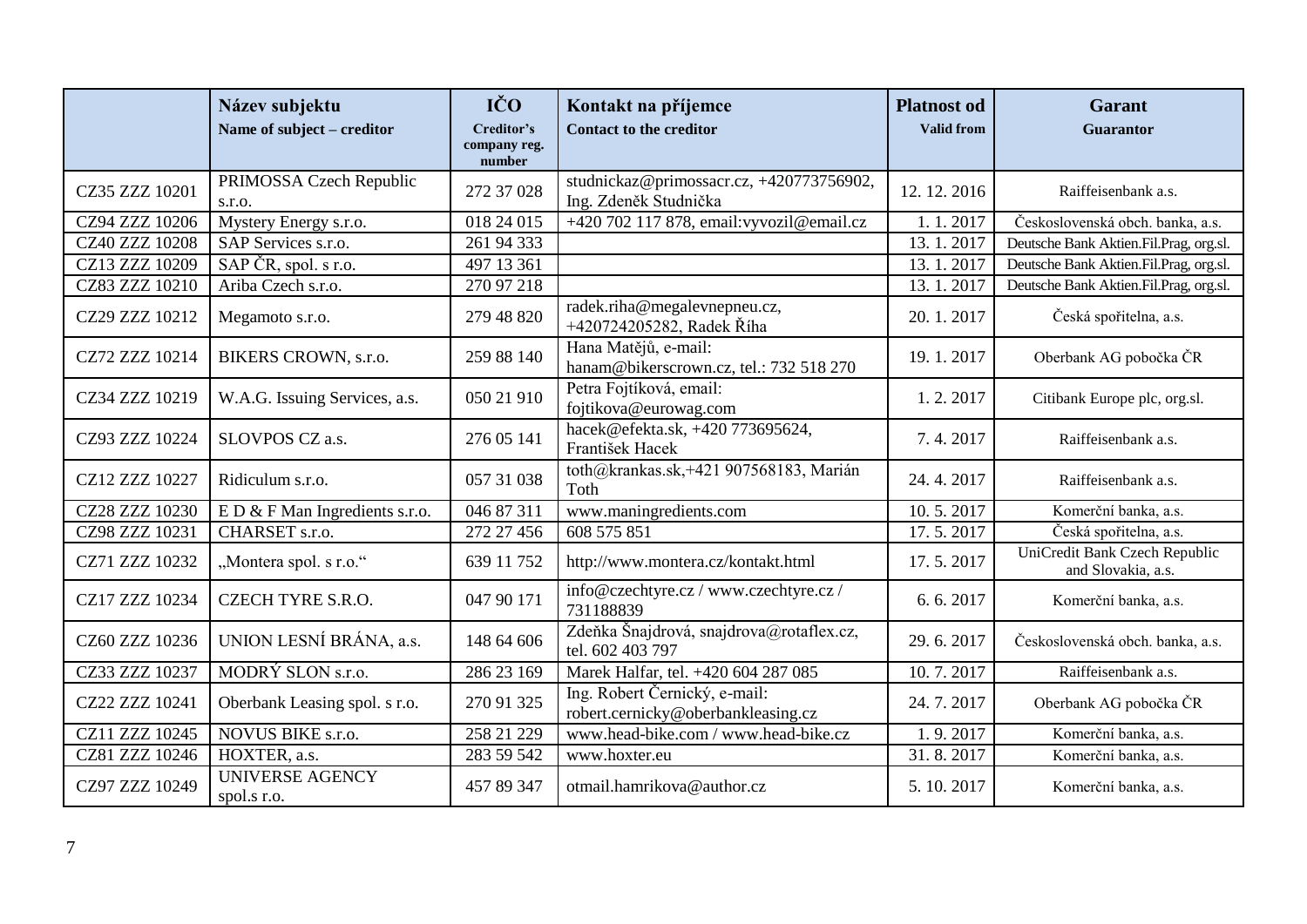|                | Název subjektu<br>Name of subject – creditor | IČO<br>Creditor's<br>company reg.<br>number | Kontakt na příjemce<br><b>Contact to the creditor</b>             | <b>Platnost</b> od<br><b>Valid from</b> | <b>Garant</b><br><b>Guarantor</b>                   |
|----------------|----------------------------------------------|---------------------------------------------|-------------------------------------------------------------------|-----------------------------------------|-----------------------------------------------------|
| CZ70 ZZZ 10250 | KRYMMARINA s.r.o.                            | 035 05 499                                  | sprah@email.cz, +420 777 007 782, Serhiy<br>Shevchenko            | 9.10.2017                               | Raiffeisenbank a.s.                                 |
| CZ43 ZZZ 10251 | Zelená Země s.r.o.                           | 247 28 993                                  | 737 453 545 stovicek@seznam.cz                                    | 11.10.2017                              | Česká spořitelna, a.s.                              |
| CZ86 ZZZ 10253 | Segezha Packaging s.r.o.                     | 476 75 039                                  | tomas.novak@segezha.com / www.segezha-<br>group.com / 724 119 844 | 4.12.2017                               | Komerční banka, a.s.                                |
| CZ59 ZZZ 10254 | ELIT CZ, spol. s r.o.                        | 452 40 337                                  |                                                                   | 7.12.2017                               | UniCredit Bank Czech Republic<br>and Slovakia, a.s. |
| CZ32 ZZZ 10255 | BIM Textil-Service s.r.o.                    | 248 16 311                                  | Julius Reichstein - julius-reichstein@bim.eu                      | 3.1.2018                                | <b>COMMERZBANK</b><br>Aktiengesellschaft, pob.Praha |
| CZ64 ZZZ 10261 | SALTEK TRADE, s.r.o.                         | 272 32 417                                  | http://www.saltek.eu/                                             | 6.3.2018                                | UniCredit Bank Czech Republic<br>and Slovakia, a.s. |
| CZ37 ZZZ 10262 | Artcristal Bohemia s.r.o.                    | 271 05 679                                  | Ing. Jan Machálek, tel.: +420 603 211 851                         | 15.3.2018                               | MONETA Money Bank, a.s.                             |
| CZ53 ZZZ 10265 | PIVOVAR KOCOUR<br>VARNSDORF s.r.o.           | 273 41 551                                  | Jitka Boučková, tel. 602 103 135                                  | 3.4.2018                                | Československá obch. banka, a.s.                    |
| CZ26 ZZZ 10266 | TELIANA Invest a.s.                          | 050 27 926                                  | Tomáš Krejcar, tel. +420602170180, email:<br>krejcar@tohoz.cz     | 10.4.2018                               | Raiffeisenbank a.s.                                 |
| CZ96 ZZZ 10267 | Fairplay Pay s.r.o.                          | 053 71 775                                  | +420725898101                                                     | 10.4.2018                               | Fairplay Pay s.r.o.                                 |
| CZ69 ZZZ 10268 | FRESH IT Systems s.r.o.                      | 058 82 761                                  | info@freshsys.cz, +420723507368                                   | 10.4.2018                               | Československá obch. banka, a.s.                    |
| CZ42 ZZZ 10269 | B-Efekt a.s.                                 | 272 45 888                                  | info@biteffect.net; www.b-efekt.cz                                | 25.4.2018                               | B-Efekt a.s.                                        |
| CZ15 ZZZ 10270 | FLEKC s.r.o.                                 | 274 589 20                                  | kaverinova@seznam.cz, tel. +420 739 578 050                       | 25.4.2018                               | Raiffeisenbank a.s.                                 |
| CZ85 ZZZ 10271 | PBtisk a.s.                                  | 482 44 627                                  | info@pbtisk.cz / www.pbtisk.eu /<br>+420 318 493 711              | 23.5.2018                               | Komerční banka, a.s.                                |
| CZ58 ZZZ 10272 | Schaffer & Partner s.r.o.                    | 256 07 707                                  | vrsecka@schaffer-partner.cz                                       | 23.5.2018                               | UniCredit Bank Czech Republic<br>and Slovakia, a.s. |
| CZ31 ZZZ 10273 | KPS Metal a.s.                               | 256 21 262                                  | 602531337, oplatek@kpsmetal.cz                                    | 1.6.2018                                | Československá obch. banka, a.s.                    |
| CZ74 ZZZ 10275 | GLASSOR s.r.o.                               | 254 49 265                                  | Kateřina Tichá, email: ticha@glassor.cz,<br>tel. +420 602 130 339 | 1.6.2018                                | Raiffeisenbank a.s.                                 |
| CZ47 ZZZ 10276 | Ing. Eva Hermans                             | 756 76 141                                  | +420777963957, gtp@email.cz                                       | 15.6.2018                               | Česká spořitelna, a.s.                              |
| CZ20 ZZZ 10277 | pure a. i. r., s.r.o.                        | 248 50 811                                  | tel.: +420 607 072 946                                            | 28.6.2018                               | Raiffeisenbank a.s.                                 |
| CZ90 ZZZ 10278 | YALEANOR s.r.o.                              | 290 02 036                                  | tel.: +420 607 072 946                                            | 29.6.2018                               | Raiffeisenbank a.s.                                 |
| CZ36 ZZZ 10280 | DOBRÉ PNEU s.r.o.                            | 260 92 832                                  | www.dobrepneu.cz                                                  | 10.7.2018                               | Československá obch. banka, a.s.                    |
| CZ68 ZZZ 10286 | STRAKON CZ s.r.o.                            | 260 70 138                                  | Stanislav Krejsa, tel. 604 257 150                                | 1.8.2018                                | Československá obch. banka, a.s.                    |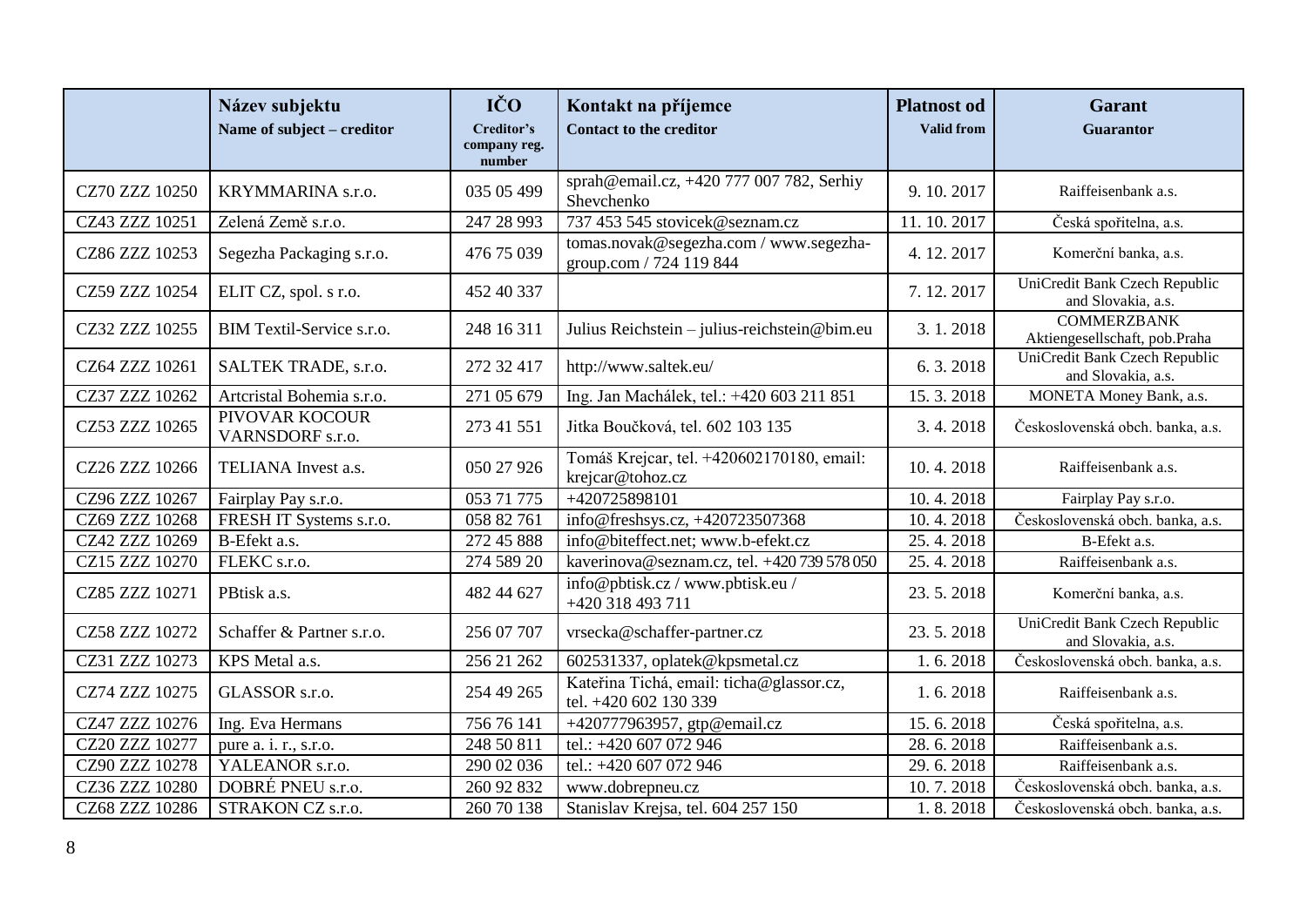|                | Název subjektu<br>Name of subject – creditor | IČO<br>Creditor's<br>company reg.<br>number | Kontakt na příjemce<br><b>Contact to the creditor</b>                | <b>Platnost</b> od<br><b>Valid from</b> | <b>Garant</b><br><b>Guarantor</b>                   |
|----------------|----------------------------------------------|---------------------------------------------|----------------------------------------------------------------------|-----------------------------------------|-----------------------------------------------------|
| CZ14 ZZZ 10288 | ROCK&LAND INVEST SE                          | 061 63 017                                  | Mgr. Ladislav Dráb, email:<br>drab@rolacop.com                       | 3.8.2018                                | Raiffeisenbank a.s.                                 |
| CZ57 ZZZ 10290 | TECNOCAP s.r.o.                              | 281 27 561                                  | m.stritezsky@tecnocapclosures.com                                    | 24.8.2018                               | Česká spořitelna, a.s.                              |
| CZ30 ZZZ 10291 | Czech Games Edition s.r.o.                   | 279 20 992                                  | Lenka Záveská, +420 724 880 831,<br>lena@czechgames.com              | 28.8.2018                               | Raiffeisenbank a.s.                                 |
| CZ19 ZZZ 10295 | Factoring KB, a.s.                           | 251 48 290                                  | info@factoringkb.cz / www.factoringkb.cz /<br>+420 955 526 906       | 26.9.2018                               | Komerční banka, a.s.                                |
| CZ89 ZZZ 10296 | A.Q.A. spol. s r.o.                          | 489 48 934                                  | vsebek@aqa.cz, www.aqa.cz                                            | 12.11.2018                              | UniCredit Bank Czech Republic<br>and Slovakia, a.s. |
| CZ62 ZZZ 10297 | AMTA s.r.o.                                  | 070 39 204                                  | Tel. 608 778 751, brona.nemcova@post.cz                              | 15.11.2018                              | Raiffeisenbank a.s.                                 |
| CZ35 ZZZ 10298 | PRIX MORAVA s.r.o.                           | 255 79 037                                  | Richard Löffler 608 116 218                                          | 28.11.2018                              | Česká spořitelna, a.s.                              |
| CZ51 ZZZ 10301 | Mercurius Partners s.r.o.                    | 055 13 031                                  | Olga Kravecka,<br>ok@mercuriuspayments.com,<br>+420774553533         | 1.12.2018                               | Mercurius Partners s.r.o.                           |
| CZ94 ZZZ 10303 | Optimus exchange s.r.o.                      | 057 73 750                                  | www.natpay.eu, info@natpay.eu                                        | 12.12.2018                              | Optimus exchange s.r.o.                             |
| CZ40 ZZZ 10305 | Petr Řičánek                                 | 621 25 991                                  | pricanek@seznam.cz/603328137/<br>www.hristina.cz                     | 10.1.2019                               | Komerční banka, a.s.                                |
| CZ13 ZZZ 10306 | Praní a čištění, a.s.                        | 405 25 929                                  | tichy@praniacisteni.cz / 603356946 /<br>www.praniacisteni.cz         | 23.1.2019                               | Komerční banka, a.s.                                |
| CZ83 ZZZ 10307 | Emporia CZ s.r.o.                            | 246 67 463                                  | Ing. Vojtěch Buriánek, tel. 604 417 408,<br>vojtech@importeri.com    | 31.1.2019                               | Raiffeisenbank a.s.                                 |
| CZ56 ZZZ 10308 | Českomoravský cement, a.s.                   | 262 09 578                                  | Petr Konopásek -<br>Petr.Konopasek@Cmcem.cz                          | 7.2.2019                                | <b>COMMERZBANK</b><br>Aktiengesellschaft, pob.Praha |
| CZ72 ZZZ 10311 | Clima.cz spol. s r.o.                        | 271 16 395                                  | Ing. Stanislav Houdek, jednatel,<br>+420 602 305 152, clima@email.cz | 11.2.2019                               | Raiffeisenbank a.s.                                 |
| CZ45 ZZZ 10312 | NewArtLine s.r.o.                            | 034 45 259                                  | www.newartline.cz; +420775705225;<br>Vladimír Klinoshkov             | 19.2.2019                               | Raiffeisenbank a.s.                                 |
| CZ88 ZZZ 10314 | SLOWLYMOTION s.r.o.                          | 068 64 198                                  | Michal Krause, tel. +420 604 389 331                                 | 12.3.2019                               | Raiffeisenbank a.s.                                 |
| CZ61 ZZZ 10315 | ROYAL EBANK C.I., odštěpný<br>závod          | 062 82 172                                  | Zábrodský František, 739044666,<br>frantisek.zabrodsky@gmail.com     | 1.4.2019                                | Raiffeisenbank a.s.                                 |
| CZ34 ZZZ 10316 | GPD a.s.                                     | 250 31 881                                  | +420 724 105 738, jaroslav.bartos@gpd.cz                             | 4.4.2019                                | Československá obch. banka, a.s.                    |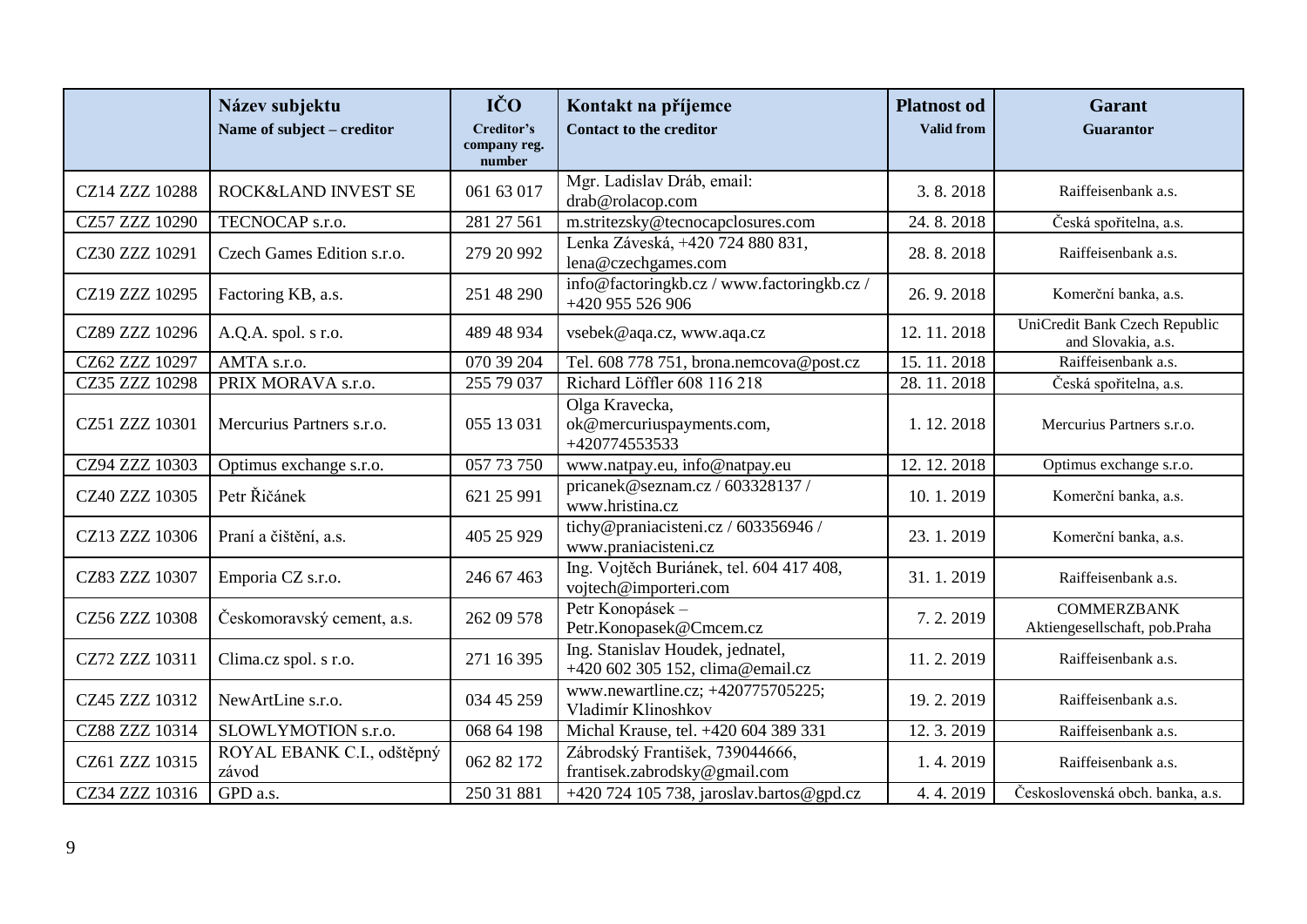|                | Název subjektu<br>Name of subject - creditor         | IČO<br>Creditor's<br>company reg.<br>number | Kontakt na příjemce<br><b>Contact to the creditor</b>                           | <b>Platnost od</b><br><b>Valid from</b> | <b>Garant</b><br>Guarantor       |
|----------------|------------------------------------------------------|---------------------------------------------|---------------------------------------------------------------------------------|-----------------------------------------|----------------------------------|
| CZ77 ZZZ 10318 | Servis Logistic and Outsourcing<br>s.r.o.            | 050 78 407                                  | Milan Sluka, tel. +420 778012140,<br>email:milan.sluka.jr@gmail.com             | 2.5.2019                                | Raiffeisenbank a.s.              |
| CZ23 ZZZ 10320 | MEDOKS, s.r.o.                                       | 277 32 622                                  | www.medoks.cz / medoks@medoks.cz                                                | 25.6.2019                               | Komerční banka, a.s.             |
| CZ93 ZZZ 10321 | <b>GAAR SLZA GROUP s.r.o.</b>                        | 052 05 549                                  | Ladislav Zamazal, +420775412030,<br>ladislavzamazal@seznam.cz                   | 28.6.2019                               | Raiffeisenbank a.s.              |
| CZ66 ZZZ 10322 | AKC REAL GROUP s.r.o.                                | 286 49 893                                  | tel.: +420777350151, email:<br>akcrealgroup@email.cz, www.iakc.cz               | 28.6.2019                               | Raiffeisenbank a.s.              |
| CZ39 ZZZ 10323 | STATUS TEAM CZ s.r.o.                                | 028 07 611                                  | druzstvo.status@seznam.cz, +420777280621                                        | 8.7.2019                                | Raiffeisenbank a.s.              |
| CZ12 ZZZ 10324 | Autodoprava Bartůšek s.r.o.                          | 248 54 166                                  | b.bartusek@gmail.com                                                            | 24.7.2019                               | Komerční banka, a.s.             |
| CZ55 ZZZ 10326 | Bidfood Czech Republic s.r.o.                        | 282 34 642                                  |                                                                                 | 7.10.2019                               | Československá obch. banka, a.s. |
| CZ28 ZZZ 10327 | <b>WARVICK CAPITAL s.r.o.</b>                        | 074 06 541                                  |                                                                                 | 7.10.2019                               | Raiffeisenbank a.s.              |
| CZ71 ZZZ 10329 | PP MONEY TRANSFER s.r.o.                             | 054 37 342                                  | Igor Efremov, tel: +420 22 888 56 56                                            | 1.11.2019                               | PP MONEY TRANSFER s.r.o.         |
| CZ44 ZZZ 10330 | <b>BUSINESS DEVELOPMENT</b><br>TRADE KORYČANY s.r.o. | 055 41 204                                  | Ladislav Zamazal, tel. +420775412030,<br>bdtkorycany@gmail.com                  | 5.11.2019                               | Raiffeisenbank a.s.              |
| CZ17 ZZZ 10331 | VIANNA s.r.o.                                        | 014 58 183                                  | telefon: +420728856239                                                          | 1.12.2019                               | Raiffeisenbank a.s.              |
| CZ87 ZZZ 10332 | MARP HOTELS s. r. o.                                 | 050 07 976                                  | Žirovnická 3133/6, Praha 10, 10600,<br>telefon: +420731800426                   | 18.11.2019                              | Raiffeisenbank a.s.              |
| CZ60 ZZZ 10333 | <b>DIGIKUPON Digital Card</b><br>Services s.r.o.     | 073 12 741                                  | Ladislav Poledna, 725760558                                                     | 28.11.2019                              | Raiffeisenbank a.s.              |
| CZ76 ZZZ 10336 | Hyena s.r.o.                                         | 081 76 655                                  | +420728856239                                                                   | 4.12.2019                               | Raiffeisenbank a.s.              |
| CZ92 ZZZ 10339 | Tradiční pivovar v Rakovníku,<br>a.s.                | 264 74 638                                  | jitka.vostra@pivobakalar.cz                                                     | 2.1.2020                                | Komerční banka, a.s.             |
| CZ65 ZZZ 10340 | AUTOSLUŽBY PAVLIŠTA<br>s.r.o.                        | 627 40 687                                  | www.autosluzby.cz                                                               | 20.1.2020                               | Československá obch. banka, a.s. |
| CZ38 ZZZ 10341 | Crazyhelena s.r.o.                                   | 084 73 323                                  | Tel. +420 731 821 829,<br>email: d.alt@seznam.cz                                | 1.2.2020                                | Raiffeisenbank a.s.              |
| CZ11 ZZZ 10342 | MIVARDI s.r.o.                                       | 651 41 113                                  | www.mivardi.cz, Denisa Šafářová,<br>tel. 777920426, denisa.safarova@fish-pro.cz | 4.2.2020                                | Československá obch. banka, a.s. |
| CZ81 ZZZ 10343 | UNIVERSALIA, s.r.o.                                  | 252 41 290                                  | tel: 723826024,<br>mail: KOENIGS@EMAIL.CZ                                       | 20.3.2020                               | MONETA Money Bank, a.s.          |
| CZ54 ZZZ 10344 | Basket Slovanka, z.s.                                | 481 37 171                                  | Tel.: +420 774 743 174                                                          | 20.3.2020                               | Raiffeisenbank a.s.              |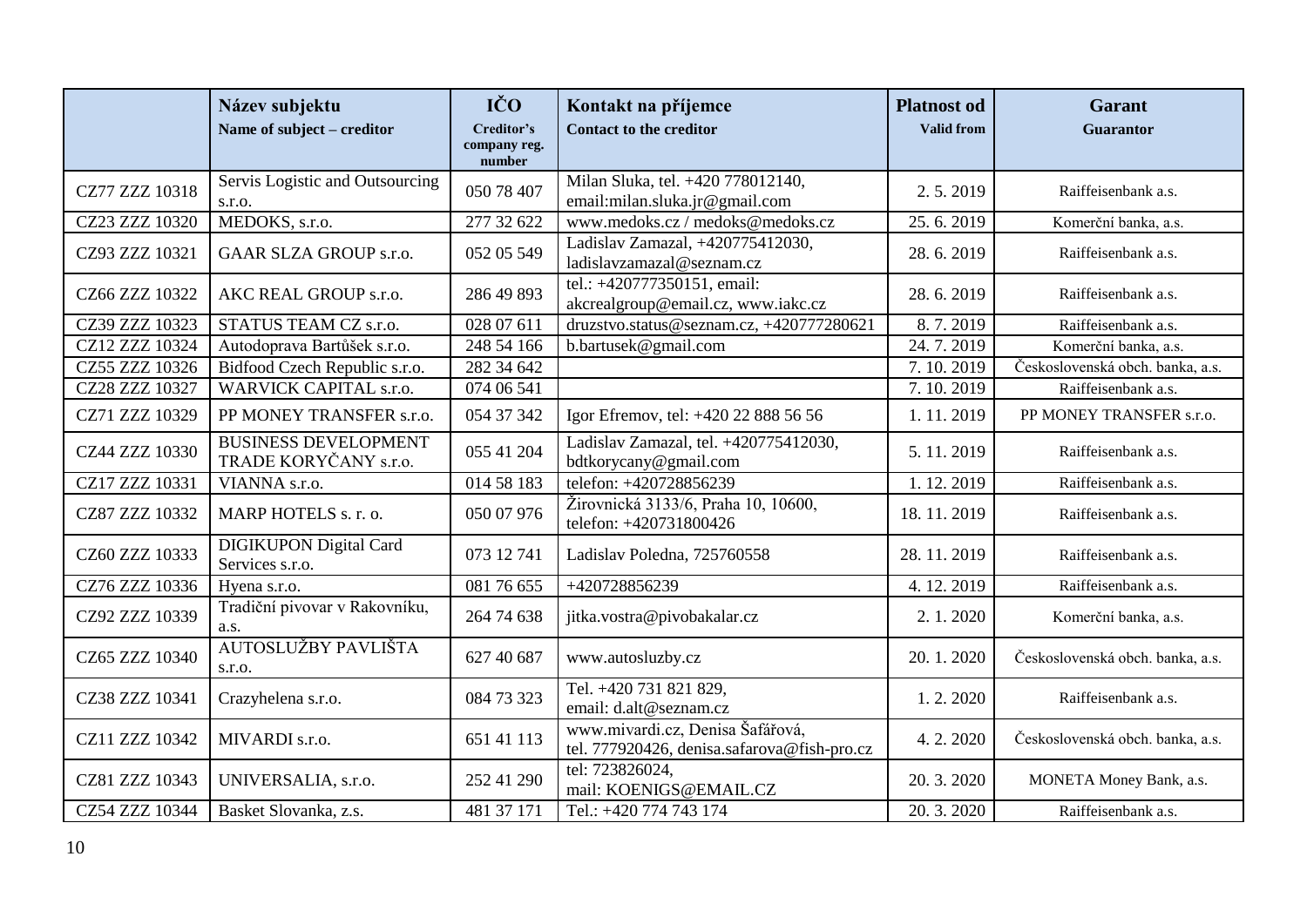|                | Název subjektu                                   | IČO<br>Creditor's      | Kontakt na příjemce                                            | <b>Platnost od</b><br><b>Valid from</b> | <b>Garant</b>                    |
|----------------|--------------------------------------------------|------------------------|----------------------------------------------------------------|-----------------------------------------|----------------------------------|
|                | Name of subject – creditor                       | company reg.<br>number | <b>Contact to the creditor</b>                                 |                                         | <b>Guarantor</b>                 |
| CZ27 ZZZ 10345 | Slovanka MB z.s.                                 | 016 42 219             | Tel.: +420 774 743 174                                         | 20.3.2020                               | Raiffeisenbank a.s.              |
| CZ97 ZZZ 10346 | <b>TOP Business International</b><br>Club s.r.o. | 279 06 213             | Tel.: +420 775 558 669,<br>7761503@gmail.com                   | 3.4.2020                                | Raiffeisenbank a.s.              |
| CZ70 ZZZ 10347 | HIKO SPORT s.r.o.                                | 250 59 262             | ivan.hilgert@hiko.cz                                           | 6.4.2020                                | Československá obch. banka, a.s. |
| CZ59 ZZZ 10351 | FOR X-TREME<br>DISTRIBUTION s.r.o.               | 042 52 535             | Antonín Dymák, tel. 606300406,<br>antonin.dymak@gmail.com      | 15.4.2020                               | Československá obch. banka, a.s. |
| CZ75 ZZZ 10354 | Mc.SUP s.r.o.                                    | 250 58 550             | elsterova@mcsup.cz/774791106                                   | 11.5.2020                               | Komerční banka, a.s.             |
| CZ48 ZZZ 10355 | SOH s.r.o.                                       | 268 91 301             | Martin Kalakaj                                                 | 25.5.2020                               | Raiffeisenbank a.s.              |
| CZ21 ZZZ 10356 | MANDÍK, a.s.                                     | 267 18 405             |                                                                | 26.5.2020                               |                                  |
| CZ64 ZZZ 10358 | $M & V$ , spol. s r.o.                           | 439 64 095             | tel. 603 217 265, josef.velesik@mav.cz                         | 1.8.2020                                | Československá obch. banka, a.s. |
| CZ37 ZZZ 10359 | Prague Classics s.r.o.                           | 283 83 010             | +420 605 317 945;<br>FR@praguephilharmonic.com                 | 4.8.2020                                | Československá obch. banka, a.s. |
| CZ10 ZZZ 10360 | Amenit s.r.o.                                    | 258 16 888             | www.amenit.cz, telefon: 556 706 203                            | 5.8.2020                                | Československá obch. banka, a.s. |
| CZ53 ZZZ 10362 | Hulker Europe Distribution<br>s.r.o.             | 285 143 43             | Martina Petulova, tel.:<br>+420720376670,m.petulova@hulker.eu  | 25.8.2020                               | Raiffeisenbank a.s.              |
| CZ26 ZZZ 10363 | Bretonstav s.r.o.                                | 051 00 585             | +420 731 857 298, tichypavek@seznam.cz                         | 7.9.2020                                | Československá obch. banka, a.s. |
| CZ69 ZZZ 10365 | Global Payments Europe, s.r.o.                   | 270 88 936             | kcholevova@gpe.cz / Klára Cholevová / tel.<br>267197607        | 5.10.2020                               | Komerční banka, a.s.             |
| CZ42 ZZZ 10366 | Glassor Decorations s.r.o.                       | 082 38 812             | Mgr. Pavel Vintr - tel. 777 011 261,<br>pavel.vintr@bpv-bp.com | 15.10.2020                              | MONETA Money Bank, a.s.          |
| CZ15 ZZZ 10367 | Cleaning Group s.r.o.                            | 051 54 332             | gumenyak.galyna@gmail.com,<br>tel.: +420776539932              | 20.11.2020                              | Raiffeisenbank a.s.              |
| CZ85 ZZZ 10368 | CONTE spol. s r.o.                               | 005 65 342             | www.conte-energy.cz, +420 226 091 288,<br>info@conte-energy.cz | 1.12.2020                               | Komerční banka, a.s.             |
| CZ58 ZZZ 10369 | Memsource a.s.                                   | 247 07 139             | Martin Konop                                                   | 16.3.2021                               | Raiffeisenbank a.s.              |
| CZ31 ZZZ 10370 | Medical supplies s.r.o.                          | 074 37 749             | fiser@medicalsupplies.cz                                       | 13.4.2021                               | Komerční banka, a.s.             |
| CZ74 ZZZ 10372 | <b>INDIANA</b> s.r.o.                            | 267 21 309             | Rostislav Běláč, +420 724 133 360                              | 23.4.2021                               | Oberbank AG pobočka ČR           |
| CZ47 ZZZ 10373 | Europe 3B agency s.r.o.                          | 024 60 033             | Tel.: +420 702 081 262                                         | 25.5.2021                               | Raiffeisenbank a.s.              |
| CZ20 ZZZ 10374 | Thomson & Hall s.r.o.                            | 290 14 794             | info@thomson-hall.cz                                           | 8.6.2021                                | Thomson & Hall s.r.o.            |
| CZ90 ZZZ 10375 | Eva Kytlicová Kloudová                           | 731 39 351             | kytlicova.eva@seznam.cz,<br>tel. +420739065631                 | 11.8.2021                               | Raiffeisenbank a.s.              |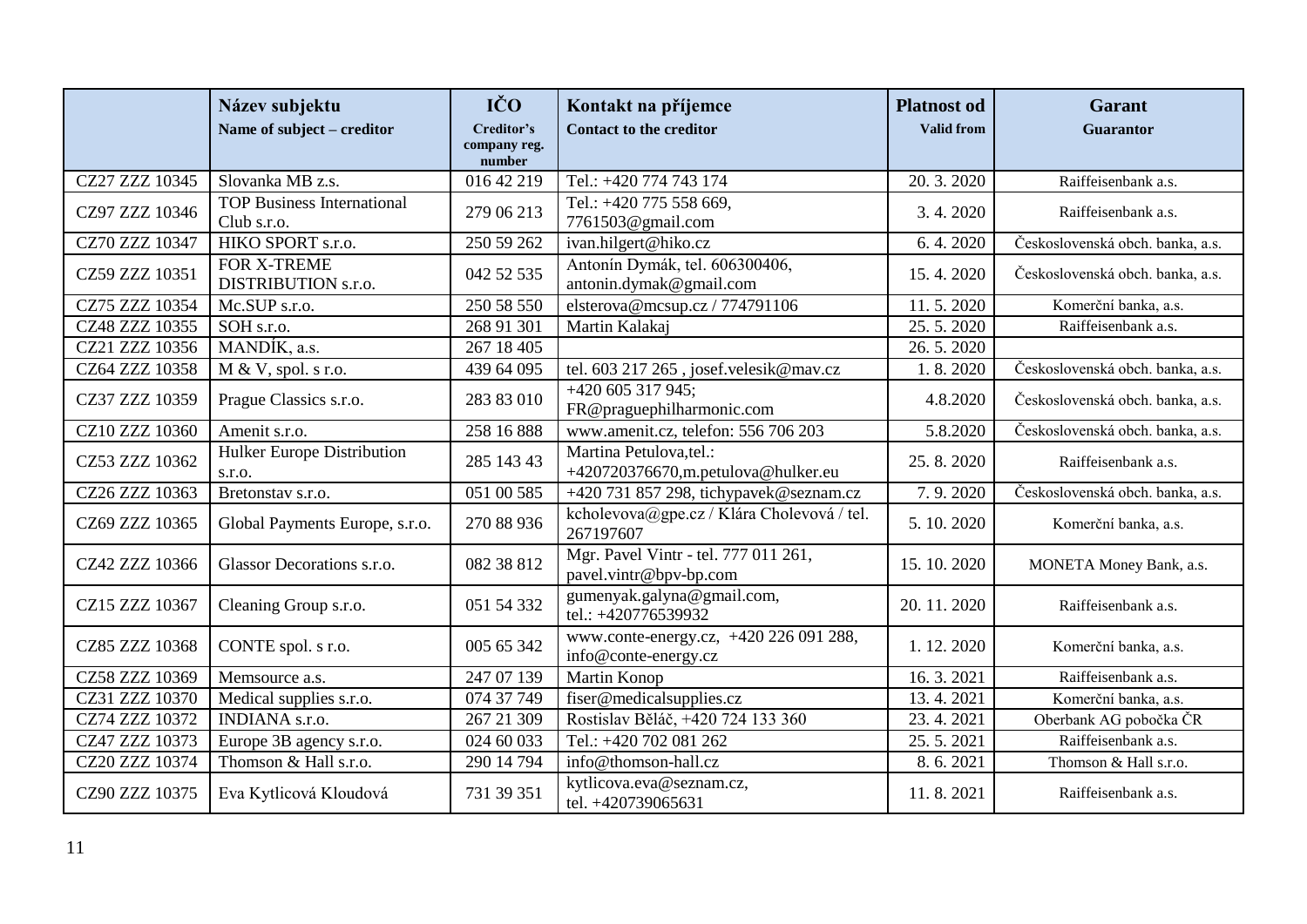|                | Název subjektu<br>Name of subject – creditor     | IČO<br>Creditor's<br>company reg.<br>number | Kontakt na příjemce<br><b>Contact to the creditor</b>                 | <b>Platnost od</b><br>Valid from | <b>Garant</b><br>Guarantor                          |
|----------------|--------------------------------------------------|---------------------------------------------|-----------------------------------------------------------------------|----------------------------------|-----------------------------------------------------|
| CZ63 ZZZ 10376 | COOC FOOD s.r.o.                                 | 040 47 702                                  | kolacek@kolackovapekarna.cz,<br>tel:: +420 603 507 580                | 11.8.2021                        | MONETA Money Bank, a.s.                             |
| CZ36 ZZZ 10377 | Easy time s.r.o.                                 | 053 91 679                                  | Alena Koukalová, alena.koukalova@gpd.cz                               | 16.8.2021                        | Československá obch. banka, a.s.                    |
| CZ79 ZZZ 10379 | EUROBIT - čerpací stanice<br>s.r.o.              | 288 25 829                                  | eduard.novak@eurobit.cz                                               | 16.8.2021                        | Česká spořitelna, a.s.                              |
| CZ52 ZZZ 10380 | <b>Prague Apartments</b><br>Development s. r. o. | 241 39 556                                  | paroubek.t@seznam.cz                                                  | 23.8.2021                        | Thomson & Hall s.r.o.                               |
| CZ25 ZZZ 10381 | Metal & Commodities Trading<br>s.r.o.            | 242 57 281                                  | juhaszlaszlo.stemcov@gmail.com                                        | 20.9.2021                        | Československá obch. banka, a.s.                    |
| CZ95 ZZZ 10382 | BP Lumen s.r.o.                                  | 055 65 375                                  |                                                                       | 3.11.2021                        | Česká spořitelna, a.s.                              |
| CZ68 ZZZ 10383 | ZÁHOŘÍ TRADE s.r.o.                              | 262 21 756                                  | info@zahoritrade.cz / tel. +420 603 142 847                           | 19.11.2021                       | Komerční banka, a.s.                                |
| CZ41 ZZZ 10384 | AXEO MED s.r.o.                                  | 096 88 536                                  | Opletalova 608/2, Šumbark, 736 01 Havířov,<br>ID DS 46esrty           | 26.11.2021                       | PKO BP S.A., Czech Branch                           |
| CZ14 ZZZ 10385 | <b>IMMEISTER</b> s.r.o.                          | 063 67 976                                  | NADEJDA ATANASSOVA BILYAROVA,<br>tel.775 199 970, atanasi@seznam.cz   | 8.12.2021                        | Oberbank AG pobočka ČR                              |
| CZ84 ZZZ 10386 | Global Payments s.r.o.                           | 042 35 452                                  | kcholevova@gpe.cz                                                     | 3.1.2022                         | Česká spořitelna, a.s.                              |
| CZ57 ZZZ 10387 | $J + M$ autodíly, s.r.o.                         | 291 41 281                                  | klara.bochnickova@jmautodily.cz                                       | 5.1.2022                         | Česká spořitelna, a.s.                              |
| CZ30 ZZZ 10388 | Seco Industries, s.r.o.                          | 053 91 423                                  | JeanMichel.Klethi@granit-parts.com; tel.<br>$+49(171)1805290$         | 17.1.2022                        | Česká spořitelna, a.s.                              |
| CZ73 ZZZ 10390 | Anochin Roters & Kollegen<br>S.T.O.              | 277 46 518                                  | zavadilova@ark-cz.com                                                 | 20.1.2022                        | Raiffeisenbank a.s.                                 |
| CZ46 ZZZ 10391 | Hary Trans s.r.o.                                | 014 97 642                                  | tel. +420602408832                                                    | 25.1.2022                        | Československá obch. banka, a.s.                    |
| CZ19 ZZZ 10392 | Anacho Ground a.s.                               | 093 19 115                                  | p. Jaroslav Ková tel. 777554948<br>kontaktní e-mail sagmann@seznam.cz | 26.1.2022                        | MONETA Money Bank, a.s.                             |
| CZ89 ZZZ 10393 | TASY s.r.o.                                      | 269 36 321                                  | tel. +420728297259                                                    | 18.2.2022                        | Komerční banka, a.s.                                |
| CZ62 ZZZ 10394 | DAITE s.r.o.                                     | 276 87 376                                  | jsmrcek@daite.cz / tel. 777342545                                     | 1.3.2022                         | Komerční banka, a.s.                                |
| CZ35 ZZZ 10395 | Praha Music Center spol. s r.o.                  | 186 26 459                                  | tel. +420 602383077                                                   | 3.3.2022                         | Česká spořitelna, a.s.                              |
| CZ78 ZZZ 10397 | EURO BAGGING, s.r.o.                             | 255 41 391                                  | tel. 602757219                                                        | 14.3.2022                        | Česká spořitelna, a.s.                              |
| CZ51 ZZZ 10398 | <b>DUROtherm Thermoforming</b><br>Czechia s.r.o. | 254 96 948                                  | Pavel. Votruba@durotherm.cz mobil:+420<br>775883521, www.durotherm.cz | 28.3.2022                        | UniCredit Bank Czech Republic<br>and Slovakia, a.s. |
| CZ24 ZZZ 10399 | AKCENTA CZ a.s.                                  | 251 63 680                                  | Sylva Hajná, email: sylva.hajna@akcenta.eu,<br>tel. +420605299875     | 10.5.2022                        | Raiffeisenbank a.s.                                 |